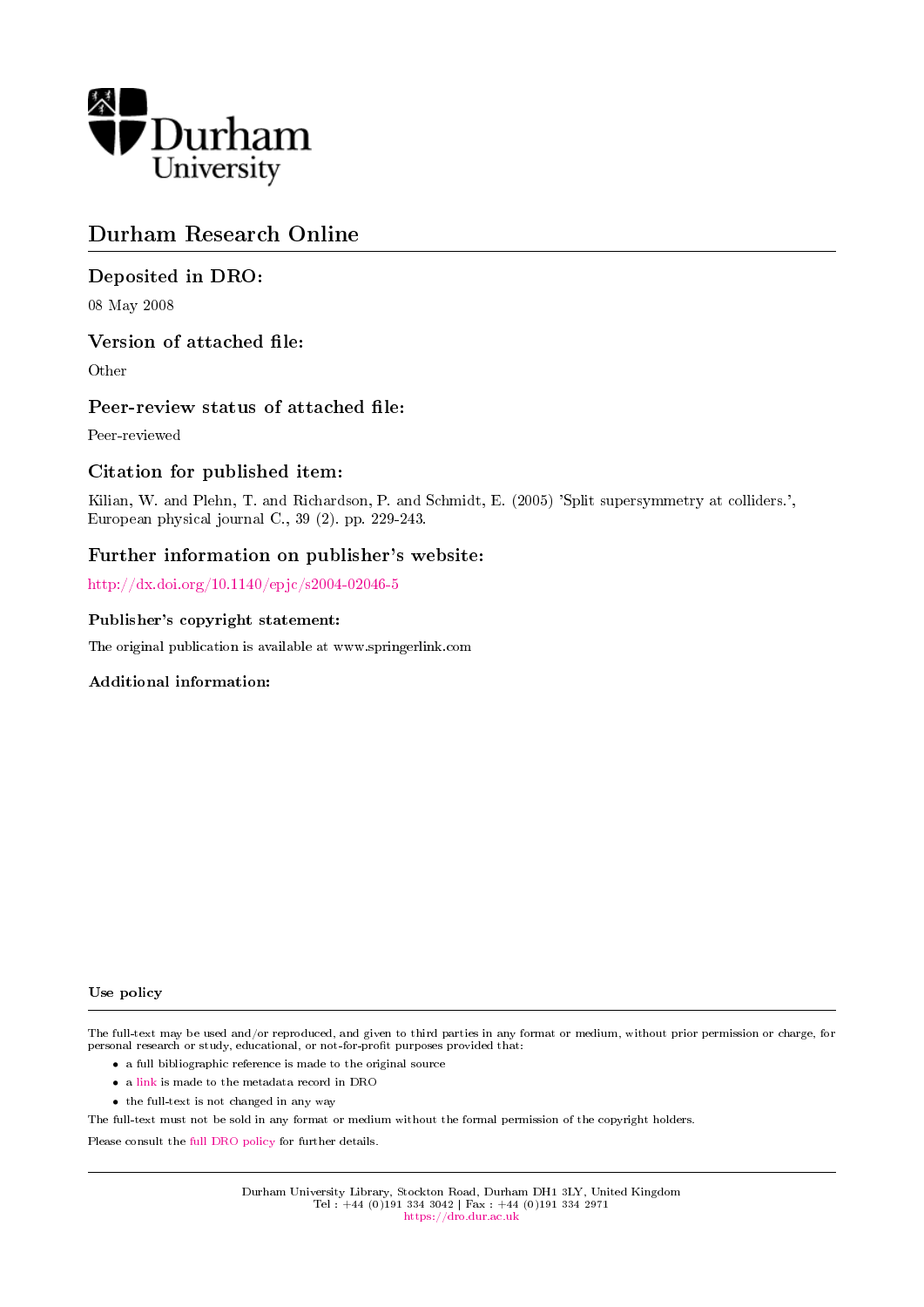#### **2005 International Linear Collider Workshop - Stanford, U.S.A.**

## **Split Supersymmetry at Colliders**

W. Kilian Deutsches Elektronen-Synchrotron DESY, D–22603 Hamburg, Germany T. Plehn $^1$ MPI für Physik, Föhringer Ring 6, D–80805 München, Germany P. Richardson Institute for Particle Physics Phenomenology, University of Durham, DH1 3LE, UK E. Schmidt Fachbereich Physik, University of Rostock, D-18051 Rostock, Germany

We consider the collider phenomenology of split-supersymmetry models. Despite the challenging nature of the signals in these models the long-lived gluino can be discovered with masses above 2 TeV at the LHC. At a future linear collider we will be able to observe the renormalization group effects from split supersymmetry on the chargino/neutralino mixing parameters, using measurements of the neutralino and chargino masses and cross sections. This indirect determination of chargino/neutralino anomalous Yukawa couplings is an important check for supersymmetric models in general.

## **1. INTRODUCTION**

Split supersymmetry [\[1](#page-6-0)] is a possibility to evade many of the phenomenological constraints that plague generic supersymmetric extensions of the Standard Model. By splitting the supersymmetry-breaking scale between the scalar and the gaugino sector, the squarks and sleptons are rendered heavy (somewhere between several TeV and the GUT scale), while charginos and neutralinos may still be at the TeV scale or below. This setup eliminates dangerous flavor-changing neutral current transitions, electric dipole moments, and spurious proton-decay operators without the need for mass degeneracy between the sfermion generations. The benefits of the supersymmetry paradigm, in particular the unification of gauge groups at a high scale and the successful dark-matter prediction, are retained.

In the Higgs sector, the split-supersymmetry scenario requires a fine-tuning that pulls the Higgs vacuum expectation value down to the observed electroweak scale. The extra Higgses of a supersymmetric model are located at the sfermion mass scale. This fine-tuning is obviously unnatural, but it may (or may not) find a convincing explanation in ideas beyond the realm of particle physics [\[2,](#page-6-1) [3\]](#page-6-2).

In this talk (for more details, see [\[4\]](#page-6-3)), we investigate the split-supersymmetry scenario from a purely phenomenological point of view. We ask ourselves the question whether and how (i) the particles present in the low-energy spectrum can be detected, and (ii) the underlying supersymmetric nature of the model can be verified. The two tasks require combining LHC and ILC data.

The low-energy effective theory is particularly simple. In addition to the Standard Model spectrum including the Higgs boson, the only extra particles are the four neutralinos, two charginos, and a gluino. Since all squarks are very heavy, the gluino is long-lived. The gluino can be produced at the LHC only, while the charginos and neutralinos can be accessible both at the LHC and at the ILC.

Renormalization group running without sfermions and heavy Higgses lifts the light Higgs mass considerably above the LEP limit, solving another problem of the MSSM. Still, the Higgs boson is expected to be lighter than about 200 GeV. Apart from this Higgs mass bound, the only trace of supersymmetry would be the mutual interactions of

<sup>&</sup>lt;sup>1</sup>Heisenberg Fellow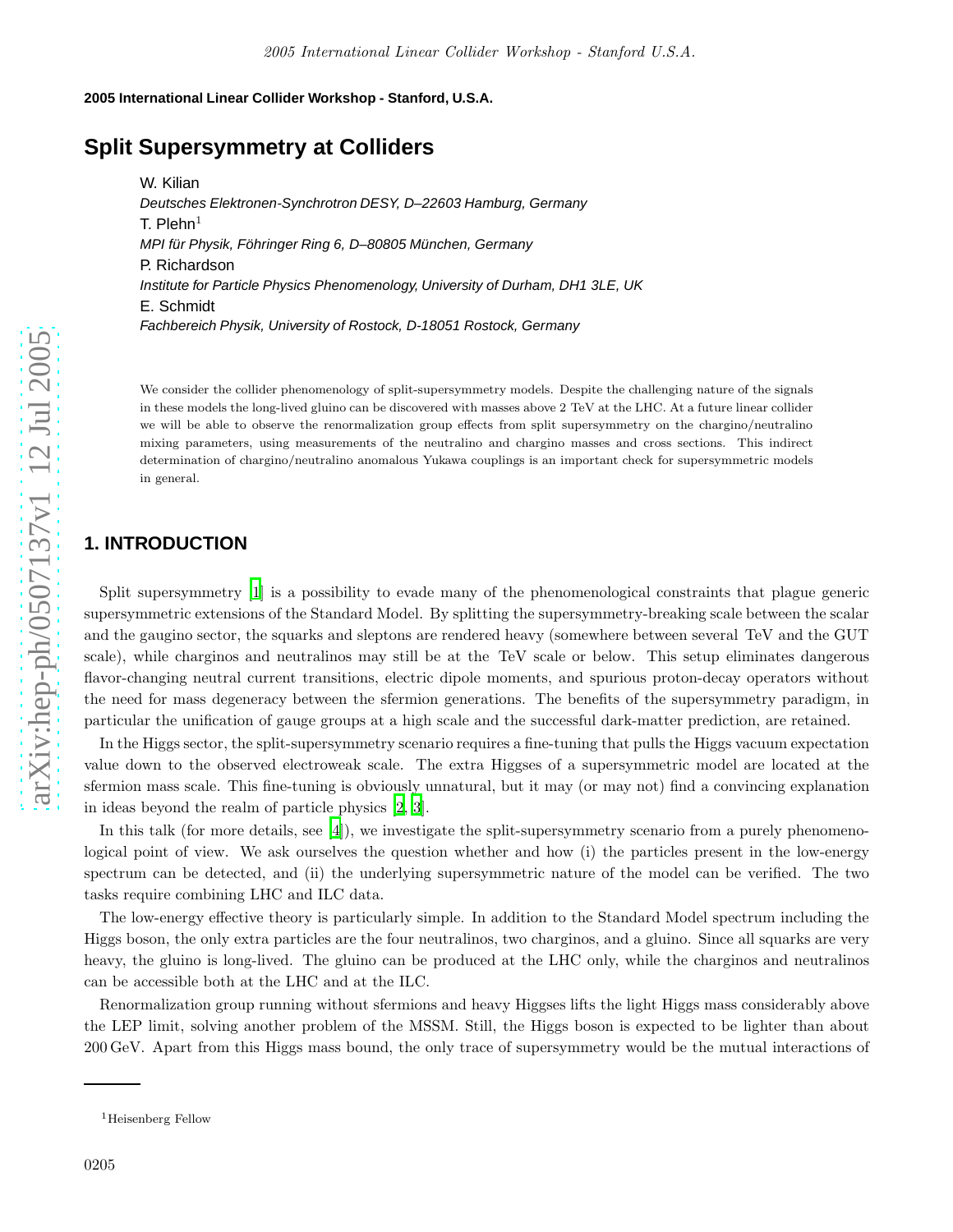Higgses, gauginos, and Higgsinos, i.e., the chargino and neutralino Yukawa couplings. These couplings are determined by the gauge couplings at the matching scale  $\widetilde{m}$ , where the scalars are integrated out.

## **2. RENORMALIZATION GROUP EVOLUTION**

Although, in the absence of sfermions, the overall phenomenology of split-supersymmetry models does not depend very much on the particular spectrum, for a quantitative analysis we have to select a specific scenario. To this end, we note that the popular assumption of radiative symmetry breaking (i.e., a common scalar mass parameter for sfermions and Higgses) has to be dropped, and the Higgsino mass parameter  $\mu$  is an independent quantity. Assuming gauge coupling unification and gaugino mass unification, we start from the following model parameters at the grand unification scale  $M_{\text{GUT}} = 6 \times 10^{16} \text{ GeV}$ :

$$
M_1(M_{\text{GUT}}) = M_2(M_{\text{GUT}}) = M_3(M_{\text{GUT}}) = 120 \,\text{GeV}, \qquad \mu(M_{\text{GUT}}) = -90 \,\text{GeV}, \qquad \tan \beta = 4. \tag{1}
$$

For the SUSY-breaking scale we choose  $\tilde{m} = 10^9$  $\tilde{m} = 10^9$  $\tilde{m} = 10^9$  GeV. Figure 1 displays the solutions of the renormalization group equations with the input parameters set in eq.[\(1\)](#page-2-1) [\[4](#page-6-3)]. At the low scale  $Q = m_Z$ , we extract the mass parameters:

<span id="page-2-3"></span><span id="page-2-1"></span>
$$
M_1(Q = m_Z) = 74.8 \,\text{GeV}
$$
\n
$$
M_2^{\text{DR}}(Q = 1 \,\text{TeV}) = 690.1 \,\text{GeV}
$$
\n
$$
M_2(Q = m_Z) = 178.1 \,\text{GeV}
$$
\n
$$
\mu(Q = m_Z) = -120.1 \,\text{GeV}
$$
\n(2)

The resulting physical gaugino and Higgsino masses are:

$$
m_{\tilde{\chi}_1^0} = 71.1 \,\text{GeV}, \qquad m_{\tilde{\chi}_2^0} = 109.9 \,\text{GeV}, \qquad m_{\tilde{\chi}_3^0} = 141.7 \,\text{GeV}, \qquad m_{\tilde{\chi}_4^0} = 213.7 \,\text{GeV},
$$
  

$$
m_{\tilde{\chi}_1^+} = 114.7 \,\text{GeV}, \qquad m_{\tilde{\chi}_2^+} = 215.7 \,\text{GeV}, \qquad m_{\tilde{g}} = 807 \,\text{GeV}
$$
 (3)

These mass values satisfy the LEP constraints. Virtual effects of a split supersymmetry spectrum on Standard Model observables have recently been discussed in [\[5](#page-6-4)].

The neutralinos  $\tilde{\chi}_{1,2,3,4}^0$  are predominantly bino, Higgsino, Higgsino, and wino, respectively. The Higgsino content of the lightest neutralino is  $h_f = 0.2$ , so the dark-matter condition [\[6](#page-6-5)] is satisfied. To our given order the Higgs mass is  $m_H = 150$  GeV.



<span id="page-2-0"></span>Figure 1: Renormalization group flow of the gauge couplings (left), the gaugino–Higgsino mass parameters (centre), and the anomalous gaugino–Higgsino mixing parameters defined in eq.[\(4\)](#page-2-2) (right). All curves are based on our reference point eq.[\(2\)](#page-2-3).

Because we integrate out the heavy scalars, the neutralino and chargino Yukawa couplings deviate from their usual MSSM prediction, parameterized by four anomalous Yukawa couplings  $\kappa$ . We can extract their weak-scale values from Fig. [1:](#page-2-0)

<span id="page-2-2"></span>
$$
\frac{\tilde{g}_u}{g \sin \beta} \equiv 1 + \kappa_u = 1 + 0.018
$$
  
\n
$$
\frac{\tilde{g}_d}{g' \cos \beta} \equiv 1 + \kappa_d = 1 + 0.081
$$
  
\n
$$
\frac{\tilde{g}_u'}{g' \sin \beta} \equiv 1 + \kappa_u' = 1 - 0.075
$$
  
\n
$$
\frac{\tilde{g}_d'}{g' \cos \beta} \equiv 1 + \kappa_d' = 1 - 0.17
$$
  
\n(4)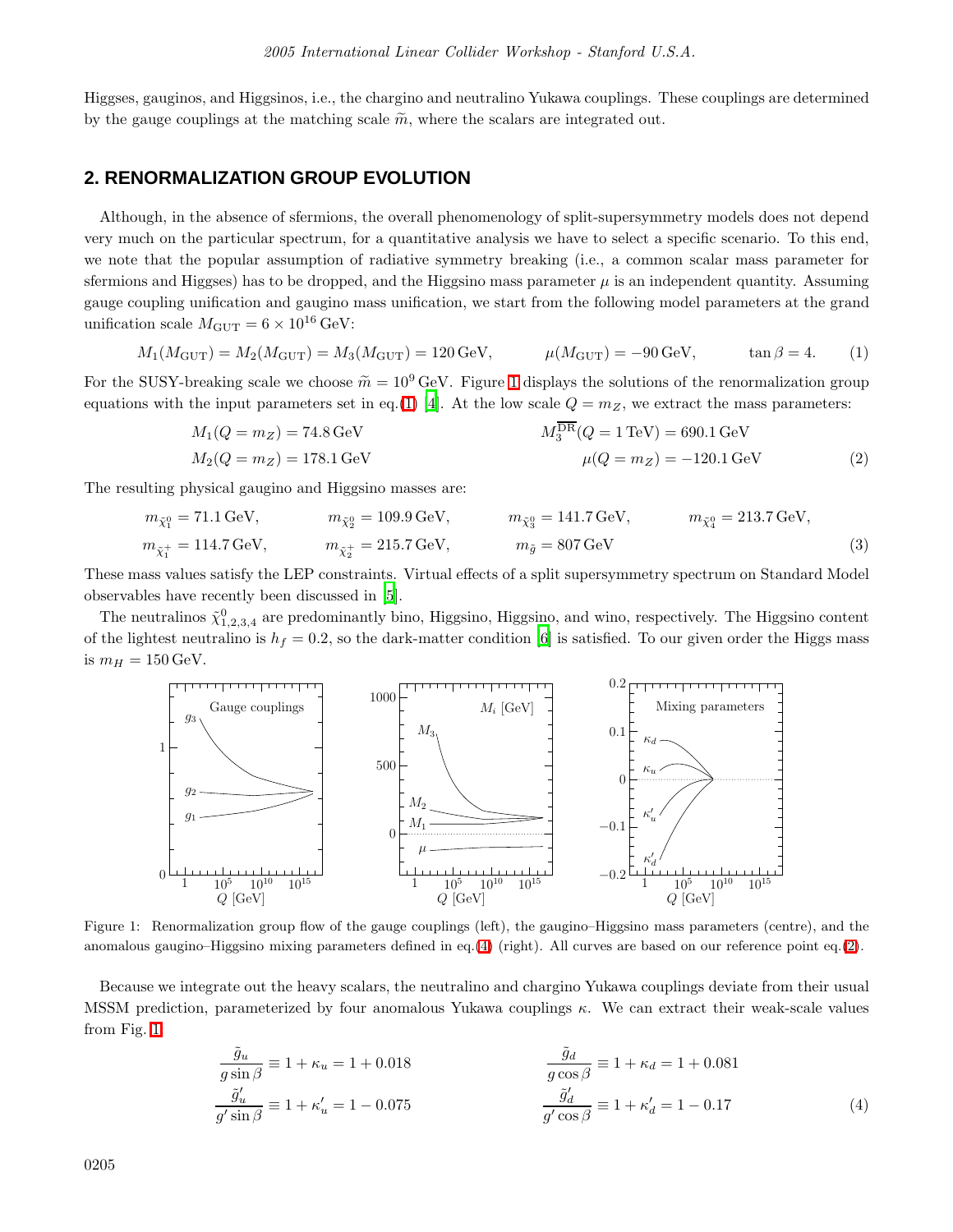

<span id="page-3-0"></span>Figure 2: Gluino lifetime [\[11\]](#page-6-6) as a function of the common scalar mass  $\tilde{m}$ .

### **3. LONG-LIVED GLUINOS**

Since the standard cascade decays of initial squarks and gluinos are absent in this model, there are only two sources of new particles left. The gluino is produced in pairs from gluon-gluon and quark-antiquark annihiliation. Pairs of charginos and neutralinos are produced through a Drell–Yan s-channel Z boson, photon, or W boson. These cross sections are known to next-to-leading order precision [\[7\]](#page-6-7).

Unless we have a-priori knowledge about the sfermion scale  $\tilde{m}$ , the gluino lifetime is undetermined. Figure [2](#page-3-0) compares this scale with other relevant scales of particle physics. Once  $\tilde{m} \gtrsim 10^3 \text{ GeV}$ , the gluino hadronizes before decaying. The resulting states that consist of either of a gluino and pairs or triplets of quarks, or of a gluino bound to a gluon, are called R-hadrons [\[8](#page-6-8)]. For gluinos produced near threshold, the formation of gluino-pair bound states (gluinonium) is also possible and leads to characteristic signals [\[9](#page-6-9)].

For  $\tilde{m} > 10^6$  GeV, the gluino travels a macroscopic distance. If  $\tilde{m} > 10^7$  GeV, strange R-hadrons can also decay weakly, and gluinos typically leave the detector undecayed or are stopped in the material. For even higher scales,  $\tilde{m} > 10^9$  GeV, R-hadrons could become cosmologically relevant, since they affect nucleosynthesis if their abundance in the early Universe is sufficiently high [\[1\]](#page-6-0).

If gluino decays can be observed, their analysis yields information about physics at the scale  $\tilde{m}$  and thus allows us to draw conclusions about the mechanism of supersymmetry breaking [\[12\]](#page-6-10).

Without relying on gluino decays, there are two strategies for detecting the corresponding R-hadrons [\[4](#page-6-3), [10](#page-6-11)]. (i) The production of a stable, charged, R-hadron will give a signal much like the production of a stable charged weakly-interacting particle. This signal consists of an object that looks like a muon but arrives at the muon chambers significantly later than a muon owing to its large mass. (ii) While for stable neutral  $R$ -hadrons there will be some energy loss in the detector, there will be a missing transverse energy signal due to the escape of the R-hadrons. As leptons are unlikely to be produced in this process, the signal will be the classic SUSY jets with missing transverse energy signature.

In Fig. [3,](#page-4-0) we show the expected discovery reach for both channels, based on models for the R-hadron spectrum and the R-hadron interaction in the detector that we have implemented in HERWIG [\[13\]](#page-6-12).

## **4. CHARGINO AND NEUTRALINO YUKAWA COUPLINGS**

If split supersymmetry should be realized in nature, the observation of the gluino, charginos and neutralinos will only be the first task. Once these states are discovered, we will have to show that at the scale  $\tilde{m}$  they constitute a supersymmetric Lagrangian.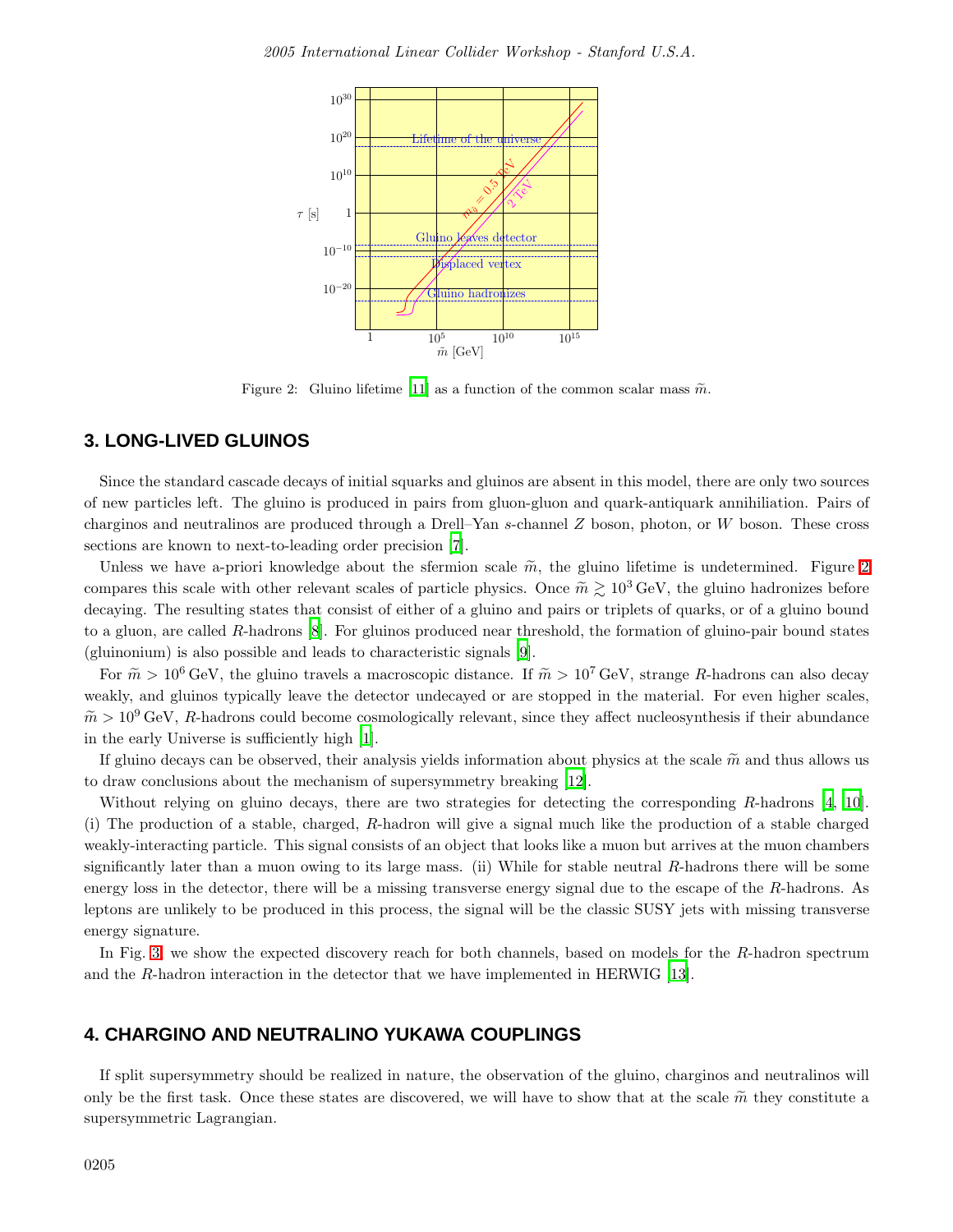

<span id="page-4-0"></span>Figure 3: Gluino discovery reach at the LHC for (a) charged R-hadrons, (b) neutral R-hadrons, from [\[4\]](#page-6-3).



<span id="page-4-1"></span>Figure 4: Fit to 10000 sets of mass and cross section pseudo-measurements at the LHC (upper) and at the ILC (lower). The fitted parameters include only  $\kappa_u$  with a central value zero. At the LHC tan  $\beta = 4$  is fixed.

A quantitative trace of this is given by the off-diagonal elements in the mass matrices that derive from the gaugino-higgsino-Higgs couplings [\(4\)](#page-2-2). They determine the mixing of gauginos and higgsinos into charginos and neutralinos as mass eigenstates. Simultaneously, they also constitute the neutralino and chargino Yukawa couplings. In split supersymmetry, the renormalization flow below the sfermion scale  $\tilde{m}$  induces non-zero values of order  $\kappa_i^{(l)}$  =  $-0.2\dots 0.2$ . If we are able to detect deviations of this size at a collider, we can both establish the supersymmetric nature of the model and verify the matching condition to the MSSM at  $\tilde{m}$ .

To measure the neutralino and chargino mixing matrices, a precise mass measurement is necessary. This is possible (for mass differences, at least) at the LHC and, to a better accuracy, at the ILC. Without gaugino–Higgsino mixing the mass matrices would be determined by the MSSM parameters  $M_1, M_2$  and  $\mu$ . The gaugino–Higgsino mixing adds terms of the order of  $M_Z$  and introduces the additional parameter tan  $\beta$ , leading to four MSSM parameters altogether.

In  $e^+e^-$  collisions, for the parameter set [\(2\)](#page-2-3) almost all chargino and neutralino production channels have cross sections larger than 0.1 fb, and the threshold value for  $\tilde{\chi}_1^+\tilde{\chi}_1^-$  production is as large as 1 pb [\[4\]](#page-6-3). The NLO electroweak corrections to these production cross sections have been calculated in [\[15\]](#page-6-13). A linear collider with moderate energy and high luminosity would be optimal to probe all these processes, and some kind of fit is the proper method to extract the weak-scale Lagrangian parameters.

We compute the masses and the cross sections for all pair-production processes, with the exception of the  $\tilde{\chi}_1^0 \tilde{\chi}_1^0$ channel. To all observables we assign an experimental error, which in our simplified treatment is a relative error of 0.5% on all linear-collider mass measurements [\[16\]](#page-6-14), 5% on all LHC mass measurements [\[17](#page-6-15)], and the statistical uncertainty on the number of events at a linear collider corresponding to 100 fb−<sup>1</sup> of data at a 1 TeV collider after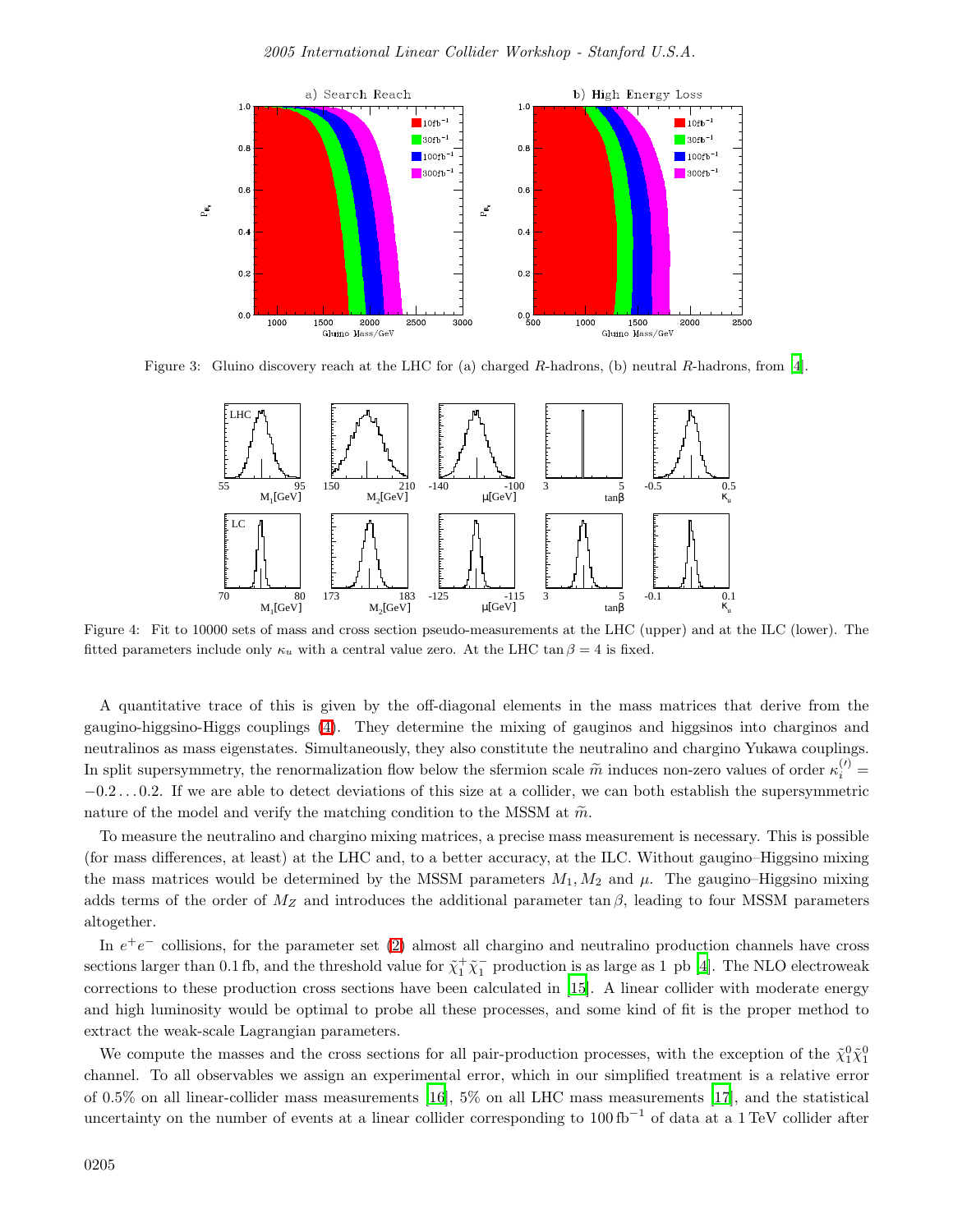

<span id="page-5-1"></span>Figure 5: Fit to 10000 sets of mass and cross section pseudo-measurements at a future linear collider. All four  $\kappa_i^{(l)}$  are extracted simultaneously. The central values are set to the example split supersymmetry values. The MSSM zero prediction is indicated in the lower line of histograms.

|             |                                                                                                                                                            |                    | Fit $\tan \beta$ $ m_i \sigma_{ij} $ $\Delta \kappa_u$ $\Delta \kappa_d$ $\Delta \kappa_u'$                                                                                    |  | $\Delta \kappa_d'$ |
|-------------|------------------------------------------------------------------------------------------------------------------------------------------------------------|--------------------|--------------------------------------------------------------------------------------------------------------------------------------------------------------------------------|--|--------------------|
| Tesla       |                                                                                                                                                            |                    | • $\vert \bullet \vert 0.9 \times 10^{-2} \vert 3 \times 10^{-2} \vert 1.3 \times 10^{-2} \vert 4 \times 10^{-2} \vert$                                                        |  |                    |
| Tesla       |                                                                                                                                                            | $\bullet$          | • $\ 1.2 \times 10^{-2}\ $ $5 \times 10^{-2}\ $ $2 \times 10^{-2}\ $ $5 \times 10^{-2}$                                                                                        |  |                    |
| Tesla       |                                                                                                                                                            | $\bullet$ $\vdash$ | $\ 1.1 \times 10^{-2}\ $ $5 \times 10^{-2}\ $ $3 \times 10^{-2}\ $ $8 \times 10^{-2}\ $                                                                                        |  |                    |
| Tesla       |                                                                                                                                                            | $\bullet$ 1        | $\left\ 1.2 \times 10^{-2}\right 11 \times 10^{-2}$ $4 \times 10^{-2}$ $8 \times 10^{-2}$                                                                                      |  |                    |
| ${\rm LHC}$ |                                                                                                                                                            | $\bullet$          | $\left\  2.2 \times 10^{-1} \right\  6 \times 10^{-1} \left  2.7 \times 10^{-1} \right  8 \times 10^{-1}$                                                                      |  |                    |
| Tesla       |                                                                                                                                                            |                    | • $\bullet$ $\parallel$ $1.4 \times 10^{-2}$ $5 \times 10^{-2}$ $3 \times 10^{-2}$ $10 \times 10^{-2}$                                                                         |  |                    |
| Tesla       |                                                                                                                                                            |                    | • $\bullet$ $\parallel$ 1.7 $\times$ 10 <sup>-2</sup> $\parallel$ 9 $\times$ 10 <sup>-2</sup> $\parallel$ 4 $\times$ 10 <sup>-2</sup> $\parallel$ 13 $\times$ 10 <sup>-2</sup> |  |                    |
|             | Tesla $\left \text{fix } \tan \beta = 3\right  \bullet \left  \bullet \right  1.6 \times 10^{-2} 4 \times 10^{-2} 4 \times 10^{-2} 9 \times 10^{-2}$       |                    |                                                                                                                                                                                |  |                    |
|             | $\text{resla}^* \  \kappa_i \neq 0 \quad \text{or} \quad \  \cdot \ _{1.4} \times 10^{-2} \  5 \times 10^{-2} \  4 \times 10^{-2} \  11 \times 10^{-2} \ $ |                    |                                                                                                                                                                                |  |                    |

<span id="page-5-0"></span>Table I: Error on the determination of  $\kappa_i$  from measured masses and possibly production cross sections. For the first five lines, all but one  $\kappa$  are fixed to zero, the fitted  $\kappa$  has the central value zero. In the last four lines, all four  $\kappa_i$  are fitted simultaneously. The very last line assumes the predicted central values of  $\kappa_i$  in our parameter point.

all efficiencies.

Around the central parameter point we randomly generate 10000 sets of pseudo-measurements, using a Gaussian smearing. Out of each of these sets we extract the MSSM parameters by a global fit method. The fit results (see Fig. [4,](#page-4-1) top) show that at the LHC we can extract the Lagrangian mass parameters with reasonable precision. There is sensitivity to one Higgs-sector parameter, which we can take either as tan  $\beta$  or as one of the mixing parameters. If we fix tan  $\beta = 4$ , the precision on  $\kappa_u$  is sufficient to verify consistency with a supersymmetric underlying theory. However, using LHC data alone, a simultaneous fit of all parameters gives only very weak constraints on the anomalous Yukawa couplings (Tab. [I\)](#page-5-0), so no conclusions about the split-supersymmetry renormalization effects can be drawn.

The higher precision of measurements at the ILC, in particular adding cross sections as independent observables, allows us to improve the precision on a five-parameter fit (Fig. [4,](#page-4-1) bottom) or to simultaneously fit all Lagrangian parameters (Fig. [5\)](#page-5-1). This is the proper treatment, unless we would have reasons to believe that some of the  $\kappa_i^{(\prime)}$  are predicted to be too small to be measured. The results for the precision in determining the anomalous couplings are listed in Tab. [I.](#page-5-0) (Note that in a complete fit,  $\tan \beta$  is no longer an independent parameter, so we can fix it to some given value.)

These results for the linear collider indeed indicate that we could not only confirm that the Yukawa couplings and the neutralino and chargino mixing follow the predicted MSSM pattern; for the somewhat larger  $\kappa'_i$  values we can even distinguish the complete weak-scale MSSM from a split supersymmetry spectrum.

While the elements of the neutralino and chargino mixing matrices depend on the Yukawa couplings in a complicated way, the cross sections for chargino/neutralino pair production in association with a Higgs boson are directly proportional to these parameters. Decays of the kind  $\chi_2^{\pm} \to \chi_1^{\pm} H$  or  $\chi_j^0 \to \chi_i^0 H$  would carry the same information, but typically are kinematically forbidden in split supersymmetry scenarios.

Associated production of charginos and neutralinos with a Higgs boson in the continuum can in principle be observed at a high-luminosity  $e^+e^-$  collider. The cross sections for some of these channels exceed 0.1 fb with little background [\[4\]](#page-6-3), so with 1  $ab^{-1}$  of luminosity we would expect some events of this kind to be detectable. However,